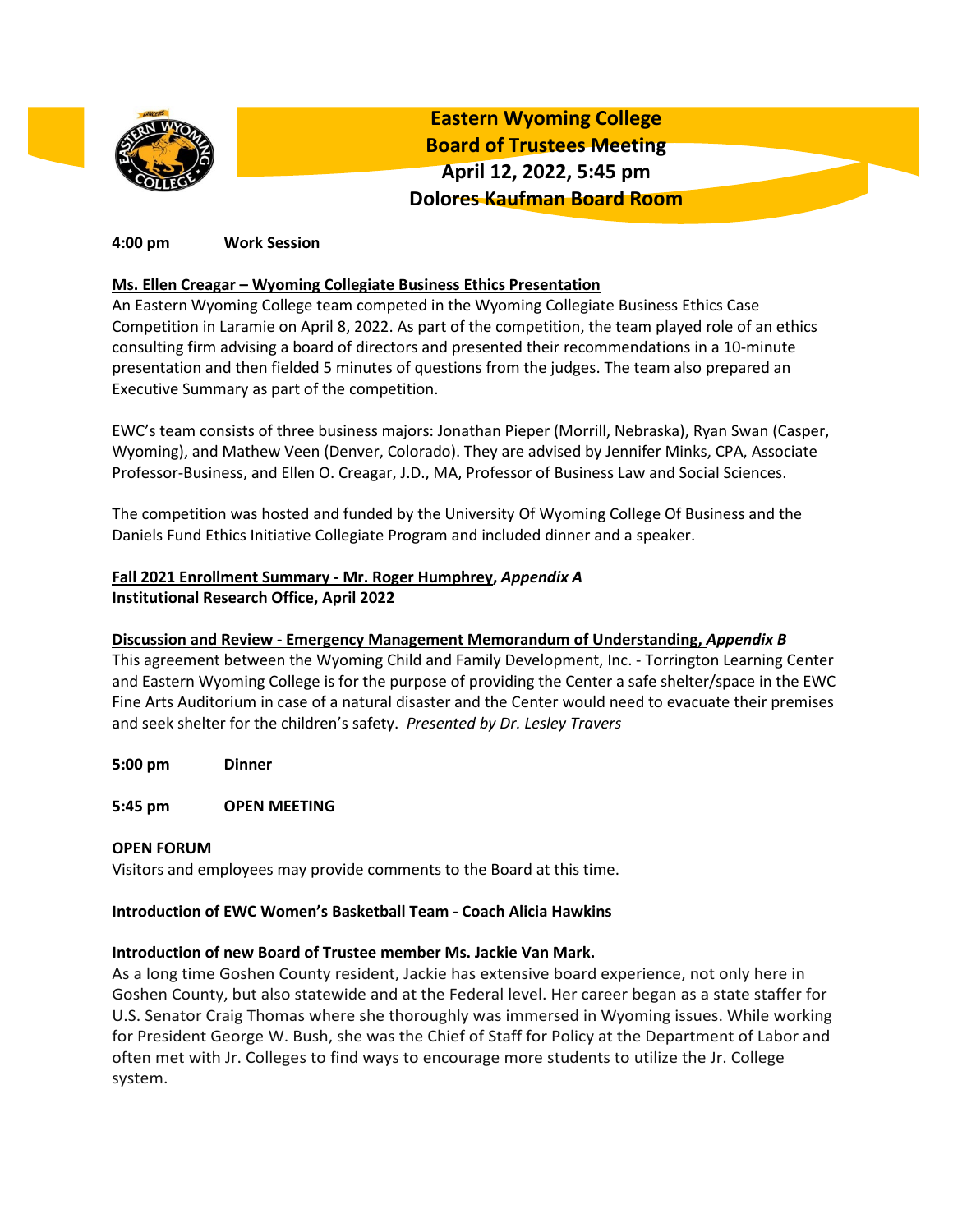## **Ms. Jackie Van Mark will recite the Oath of Office,** *Appendix C*

# OATH OF OFFICE

It is with the deepest sense of responsibility and conviction that I, **JACKIE VAN MARK,** assume my office as a Trustee of Eastern Wyoming College, and solemnly affirm:

- That I understand my authority exists only when acting collectively with my fellow board members and that we are to serve the interests of our entire community;
- That I will exemplify ethical behavior and conduct;
- That I will engage in an ongoing process of in-service education on issues of governance;
- That I will be prepared to participate in open, honest and civil deliberation with my colleagues, vote my conscience and support the decisions and policy we make; and
- That I will honor the division of responsibility between the board and the college president and staff, and contribute to creating a spirit of true cooperation.

## **APPROVE: The April 12, 2022, Agenda**

**RECOMMENDED ACTION:** Motion to approve the April 12, 2022, agenda, as presented.

### **PRESIDENT'S UPDATE**

### **CONSENT AGENDA -** *Appendix D*

### **APPROVE: The April 12, 2022, Consent Agenda, which includes:**

- Minutes from the March 8, 2022, Board Meeting
- Minutes from the March 30, 2022, Special Board Meeting
- Minutes from the March 31, 2022, Special Board Meeting
- Minutes from the April 4, 2022, Special Board Meeting
- Minutes from the April 6, 2022, Special Board Meeting

**RECOMMENDED ACTION:** Motion to approve the April 12, 2022, Consent Agenda, as presented.

### **ACTION ITEMS**

**APPROVE:** The April Monthly Financial Report - *Mr. Kwin Wilkes, VP for Admin. Services, Appendix E*

**RECOMMENDED ACTION:** Motion to approve the April Monthly Financial Report, as presented.

**APPROVE**: The scheduled first year payment for Admissions US, LLC, a wholly owned subsidiary of Anthology for the services provided for Radius by Campus Management CRM and Application and the Integration Endpoint in the amount of \$28, 650, due for this year's scheduled payment. *Presented by Ms. Tami Afdahl, VP for Student Services, Appendix F*